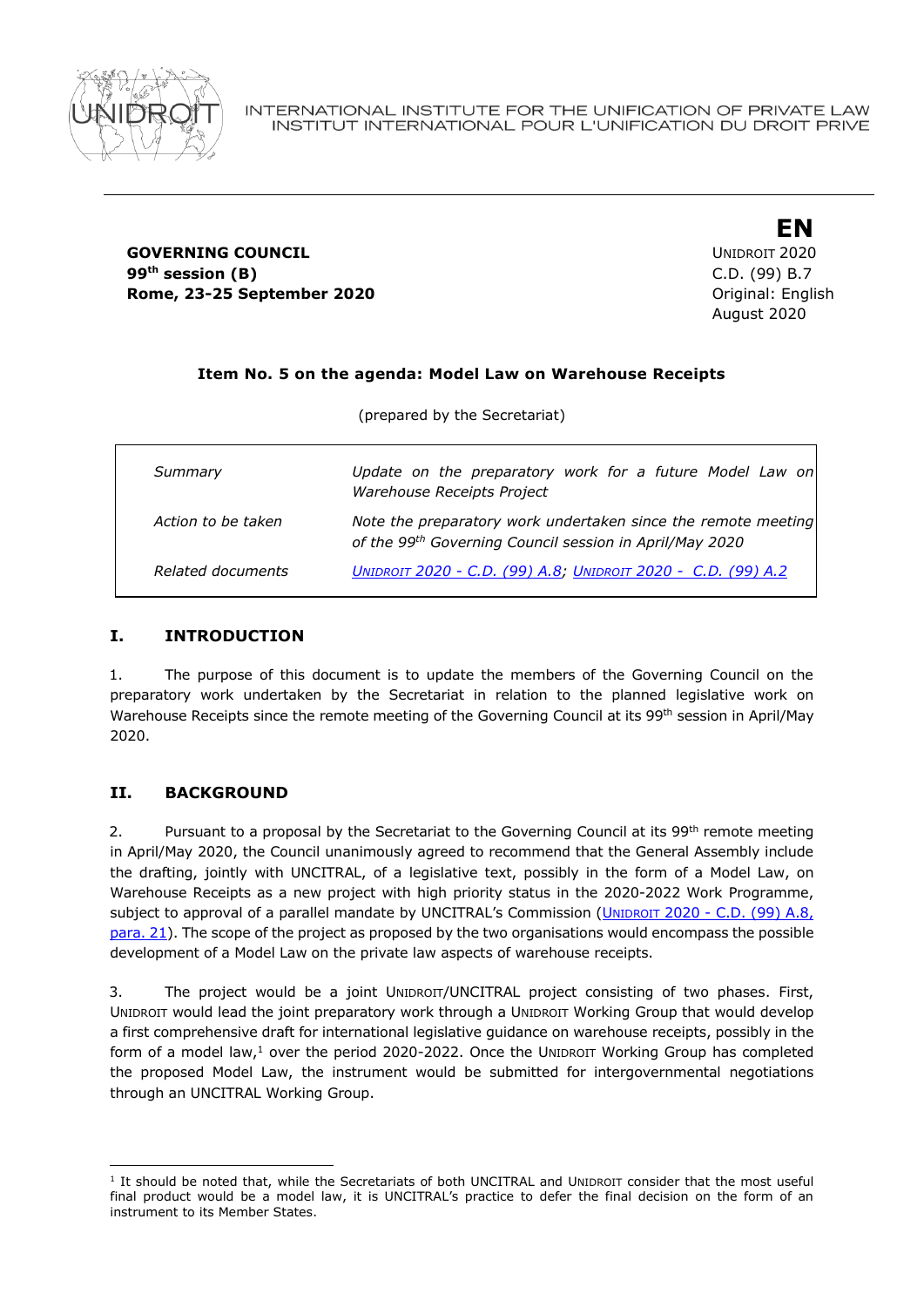4. A project proposal consistent with the one submitted to the Governing Council in document [C.D. \(99\) A.2](https://www.unidroit.org/english/governments/councildocuments/2020session/cd-99-a-02-e.pdf#https://www.unidroit.org/english/governments/councildocuments/2020session/cd-99-a-02-e.pdf) will be submitted by the UNCITRAL Secretariat to the Commission at its  $53<sup>rd</sup>$  session in September 2020 for approval [\(A/CN.9/1014\)](https://undocs.org/en/A/CN.9/1014). Governing Council members will be instantly informed of the Commission's approval process. In the meantime, work conducted by UNIDROIT has been -and will continue to be- purely preparatory in nature. No funds have been -or will be- allocated to the project until it is approved by the Governing Bodies of both institutions.

# **III. REVISED TIMELINE FOR THE PROJECT**

5. Due to the postponement of UNCITRAL's Commission to September 2020, the timeline proposed to the Governing Council in document UNIDROIT 2020- [C.D. \(99\) A.2, para. 28](https://www.unidroit.org/english/governments/councildocuments/2020session/cd-99-a-02-e.pdf#https://www.unidroit.org/english/governments/councildocuments/2020session/cd-99-a-02-e.pdf) has had to be revised. The following would remain a tentative calendar, the effective execution of which may be affected by the evolution of the current volatile international context:

- i. Remote meeting of an initial, core group of experts that will conduct preparatory work until the project is approved by UNCITRAL's Commission.
- ii. Preparation of the first draft for the proposed Model Law over four in-person sessions 2020-2021
	- a. First session: Autumn 2020
	- b. Second session: first half of 2021
	- c. Third session: early second half of 2021
	- d. Fourth session: late in 2021 or early in 2022
	- e. It is envisaged that remote meetings may be conducted when deemed necessary, in between in-person sessions. Given the extraordinary circumstances, one or more of the in-person meetings may be replaced by remote webinars.
- iii. Consultations and finalisation: first half of 2022
- iv. Adoption by the Governing Council of the complete draft to be sent to UNCITRAL at its 101st session in May 2022

6. It should be noted, however, that the tentative dates may possibly need to be further reconsidered in light of the postponement of UNCITRAL's Commission until after the summer 2020, as well as of the evolution of the international health crisis, which hampers travel, hinders the effective implementation of certain types of collaboration and obstructs access to relevant data and information.

#### **IV. PREPARATORY WORK**

7. In accordance with the project proposal submitted to the Governing Council at its 99<sup>th</sup> remote meeting in April/May 2020, the Secretariat has been conducting purely preparatory work, identifying experts who could be invited to participate in a future Working Group and planning the preparation prior to the first Working Group meeting.

8. As consistent with the Institute's established working methodology, the Model Law would be developed by a Working Group composed of international legal experts representing different legal systems and geographical regions, chaired by a member of the Governing Council.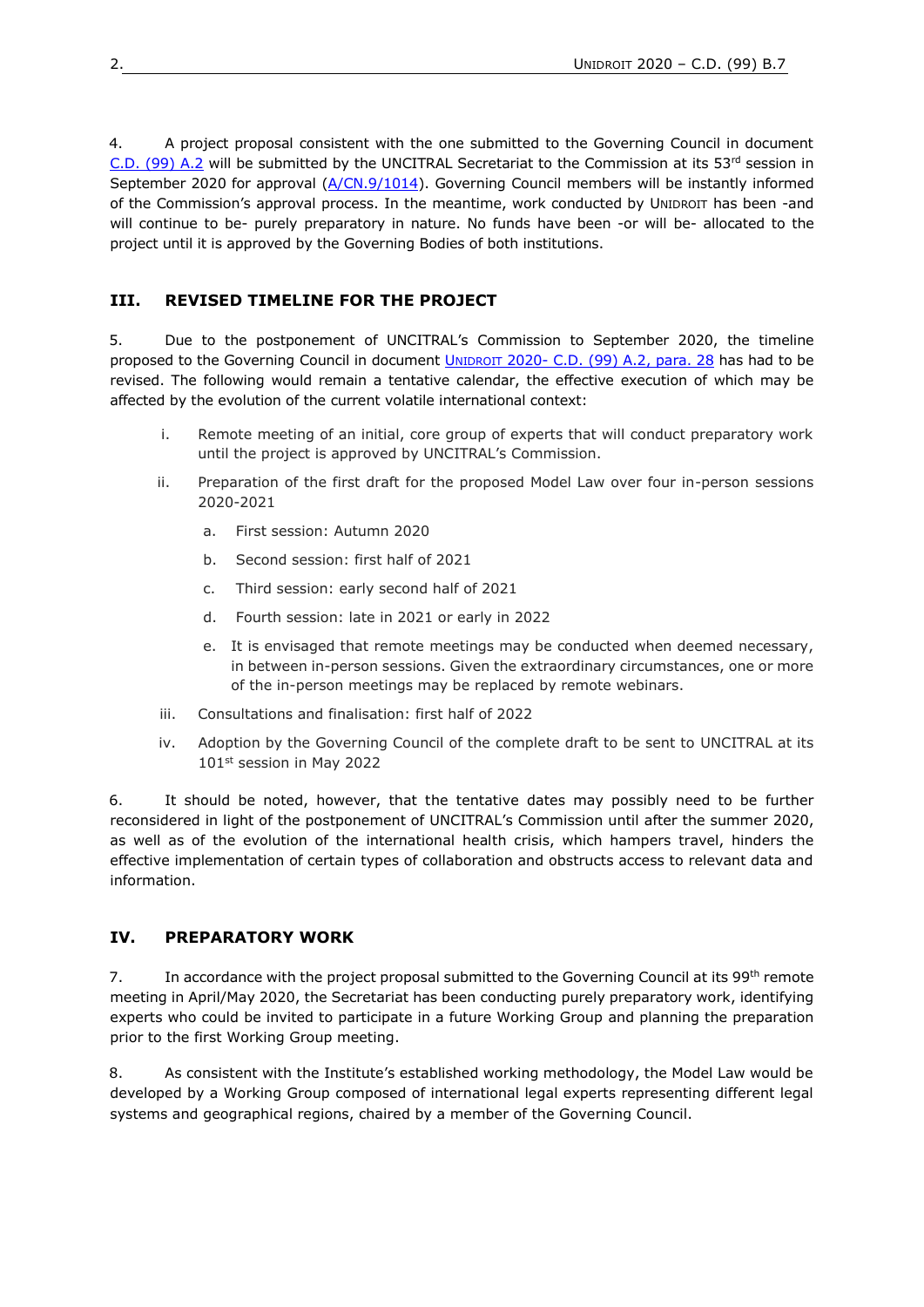#### 9. The following experts have been identified as potential members of a future Working Group:

- i. Eugenia Dacoronia, Professor, University of Athens (Greece) (Chair)
- ii. Nicholas Budd, International Expert, former partner at White and Case and Dentons (United States)
- iii. Adam Gross, Director, Darhei Noam Limited (United Kingdom)
- iv. Keith Mukami, Director, Head of Africa: Banking & Regulatory, CMS-RM Partners (South Africa)
- v. Dora Neo, Associate Professor, National University of Singapore (Singapore)
- vi. Jean-François Riffard, Professor, University Clermont Auvergne (France)
- vii. Teresa Rodriguez De Las Heras Ballell, Associate Professor of Commercial Law, Universidad Carlos III de Madrid (Spain)
- viii. Hiroo Sono, Professor of Law, University of Hokkaido (Japan)
- ix. Andrea Tosato, Assistant Professor of Commercial Law, University of Nottingham (United Kingdom); Lecturer in Law, University of Pennsylvania (USA)
- 10. The following parties could be invited to participate as observers:
	- i. FAO (Carmen Bullon, Legal Officer) (Italy)
	- ii. FAO (Frank Hollinger, Economist) (Turkey)
	- iii. IFAD (Michael Hamp, Lead Technical Specialist, Inclusive Rural Financial Services) (Italy)
	- iv. Kozolchyck National Law Center (Marek Dubovek, Executive Director, United States)
	- v. World Bank Group (Jean Saint-Geours, Senior Economist) (United States)
	- vi. World Bank Group (David Ivanovic, Senior Private Sector Specialist) (Ghana)
	- vii. UNCTAD, Commodities Branch (tbd) (Switzerland)
	- viii. OAS (Jeannette Tramhel, Senior Legal Officer) (United States)
	- ix. OHADA (representative tbd by Permanent Secretary Prof. [Emmanuel Sibidi Darankoum\)](https://fr.wikipedia.org/w/index.php?title=Emmanuel_Sibidi_Darankoum&action=edit&redlink=1) (Cameroun)
	- x. United States Department of State (Sharla Draemel, Attorney-Adviser, Office of Private International Law, Office of the Legal Adviser) (United States)
	- xi. French Ministry of Economy and Finance (Clément Seitz, Deputy Head of Savings and Financial Market Unit) (France)
	- xii. Private-sector
		- a. GrainChain Inc. (Mexico)
		- b. Association of General Warehouses (Mexico)
		- c. Bsystems Limited (Ghana)
		- d. Information Services Corporation (ISC) (Canada)
		- e. [Indonesia Commodity & Derivatives Exchange](http://www.marketswiki.com/wiki/Indonesia_Commodity_%26_Derivatives_Exchange) (Indonesia)
		- f. Sberbank Hungary Ltd. (Hungary)
		- g. American Agricultural Law Association (United States)
		- h. International Warehouse Logistics Association (United States)

11. In July, the Secretariat agreed with an initial, core group of experts, who would be members of a future Working Group, to begin preparing the necessary background documentation for the first Working Group meeting, bearing in mind that the implementation of the planned project was subject to the approval of the UNCITRAL Commission. The timely preparation of the necessary background documentation will facilitate holding the first Working Group meeting in autumn this year, which, in turn, would facilitate the completion of the work led by UNIDROIT during the current Work Programme as planned.